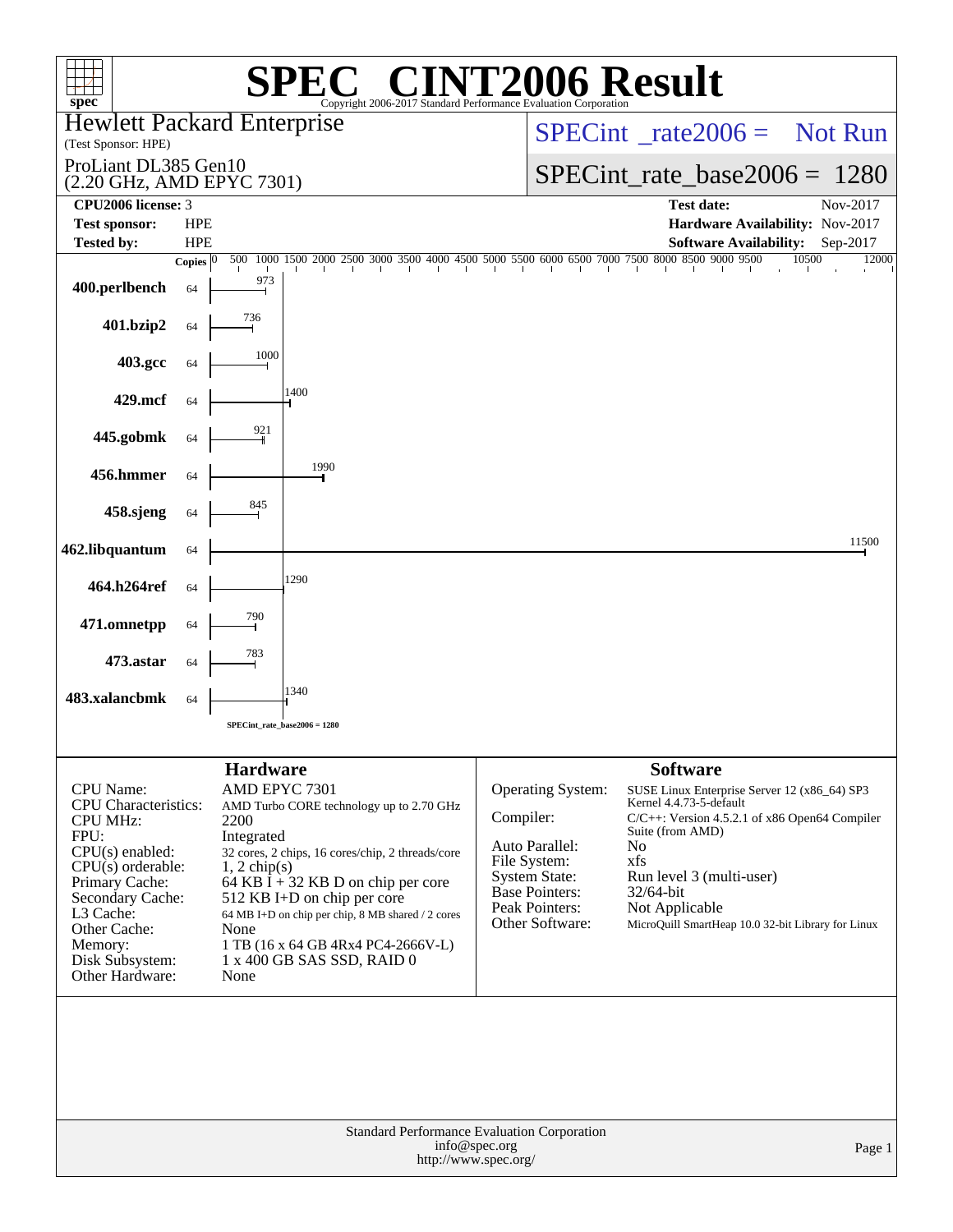

# **[SPEC CINT2006 Result](http://www.spec.org/auto/cpu2006/Docs/result-fields.html#SPECCINT2006Result)**

#### Hewlett Packard Enterprise

(Test Sponsor: HPE)

#### ProLiant DL385 Gen10

#### (2.20 GHz, AMD EPYC 7301)

 $SPECTnt_rate2006 = Not Run$ 

### [SPECint\\_rate\\_base2006 =](http://www.spec.org/auto/cpu2006/Docs/result-fields.html#SPECintratebase2006) 1280

**[CPU2006 license:](http://www.spec.org/auto/cpu2006/Docs/result-fields.html#CPU2006license)** 3 **[Test date:](http://www.spec.org/auto/cpu2006/Docs/result-fields.html#Testdate)** Nov-2017 **[Test sponsor:](http://www.spec.org/auto/cpu2006/Docs/result-fields.html#Testsponsor)** HPE **[Hardware Availability:](http://www.spec.org/auto/cpu2006/Docs/result-fields.html#HardwareAvailability)** Nov-2017 **[Tested by:](http://www.spec.org/auto/cpu2006/Docs/result-fields.html#Testedby)** HPE **[Software Availability:](http://www.spec.org/auto/cpu2006/Docs/result-fields.html#SoftwareAvailability)** Sep-2017

### **[Results Table](http://www.spec.org/auto/cpu2006/Docs/result-fields.html#ResultsTable)**

|                                                                                                          | <b>Base</b>   |                |            |                |       |         |               | <b>Peak</b>   |                |              |                |              |                |              |
|----------------------------------------------------------------------------------------------------------|---------------|----------------|------------|----------------|-------|---------|---------------|---------------|----------------|--------------|----------------|--------------|----------------|--------------|
| <b>Benchmark</b>                                                                                         | <b>Copies</b> | <b>Seconds</b> | Ratio      | <b>Seconds</b> | Ratio | Seconds | Ratio         | <b>Copies</b> | <b>Seconds</b> | <b>Ratio</b> | <b>Seconds</b> | <b>Ratio</b> | <b>Seconds</b> | <b>Ratio</b> |
| 400.perlbench                                                                                            | 64            | 643            | 972        | 642            | 974   | 643     | 973           |               |                |              |                |              |                |              |
| 401.bzip2                                                                                                | 64            | 839            | <b>736</b> | 839            | 736I  | 834     | 740l          |               |                |              |                |              |                |              |
| $403.\mathrm{gcc}$                                                                                       | 64            | 514            | 1000       | 514            | 1000  | 513     | 1000l         |               |                |              |                |              |                |              |
| $429$ .mcf                                                                                               | 64            | 419            | 1390       | 418            | 1400  | 417     | 1400          |               |                |              |                |              |                |              |
| $445$ .gobm $k$                                                                                          | 64            | 737            | 911        | 729            | 921   | 716     | 938           |               |                |              |                |              |                |              |
| 456.hmmer                                                                                                | 64            | 299            | 2000       | 301            | 1990  | 304     | 1970          |               |                |              |                |              |                |              |
| 458.sjeng                                                                                                | 64            | 917            | 844        | 916            | 845   | 915     | 847           |               |                |              |                |              |                |              |
| 462.libquantum                                                                                           | 64            | 115            | 11500      | 115            | 11500 | 115     | 11500         |               |                |              |                |              |                |              |
| 464.h264ref                                                                                              | 64            | 1096           | 1290       | 1096           | 1290  | 1096    | 1290          |               |                |              |                |              |                |              |
| 471.omnetpp                                                                                              | 64            | 507            | 789        | 505            | 793   | 506     | <b>790</b>    |               |                |              |                |              |                |              |
| 473.astar                                                                                                | 64            | 574            | 783        | 574            | 783   | 573     | 784           |               |                |              |                |              |                |              |
| 483.xalancbmk                                                                                            | 64            | 329            | 1340       | 331            | 1330  | 329     | 1340 <b>I</b> |               |                |              |                |              |                |              |
| Results appear in the order in which they were run. Bold underlined text indicates a median measurement. |               |                |            |                |       |         |               |               |                |              |                |              |                |              |

### **[Submit Notes](http://www.spec.org/auto/cpu2006/Docs/result-fields.html#SubmitNotes)**

The config file option 'submit' was used. 'numactl' was used to bind copies to the cores. See the configuration file for details.

### **[Operating System Notes](http://www.spec.org/auto/cpu2006/Docs/result-fields.html#OperatingSystemNotes)**

'ulimit -s unlimited' was used to set environment stack size 'ulimit -l 2097152' was used to set environment locked pages in memory limit

runspec command invoked through numactl i.e.: numactl --interleave=all runspec <etc>

Set dirty\_ratio=8 to limit dirty cache to 8% of memory Set swappiness=1 to swap only if necessary Set zone\_reclaim\_mode=1 to free local node memory and avoid remote memory sync then drop\_caches=3 to reset caches before invoking runcpu Linux governor set to performance with cpupower "cpupower frequency-set -r -g performance" Transparent huge pages were enabled for this run (OS default)

Set vm/nr hugepages=57344 in /etc/sysctl.conf mount -t hugetlbfs nodev /mnt/hugepages

### **[Platform Notes](http://www.spec.org/auto/cpu2006/Docs/result-fields.html#PlatformNotes)**

 BIOS Configuration: Thermal Configuration set to Maximum Cooling Performance Determinism set to Power Deterministic Continued on next page

> Standard Performance Evaluation Corporation [info@spec.org](mailto:info@spec.org) <http://www.spec.org/>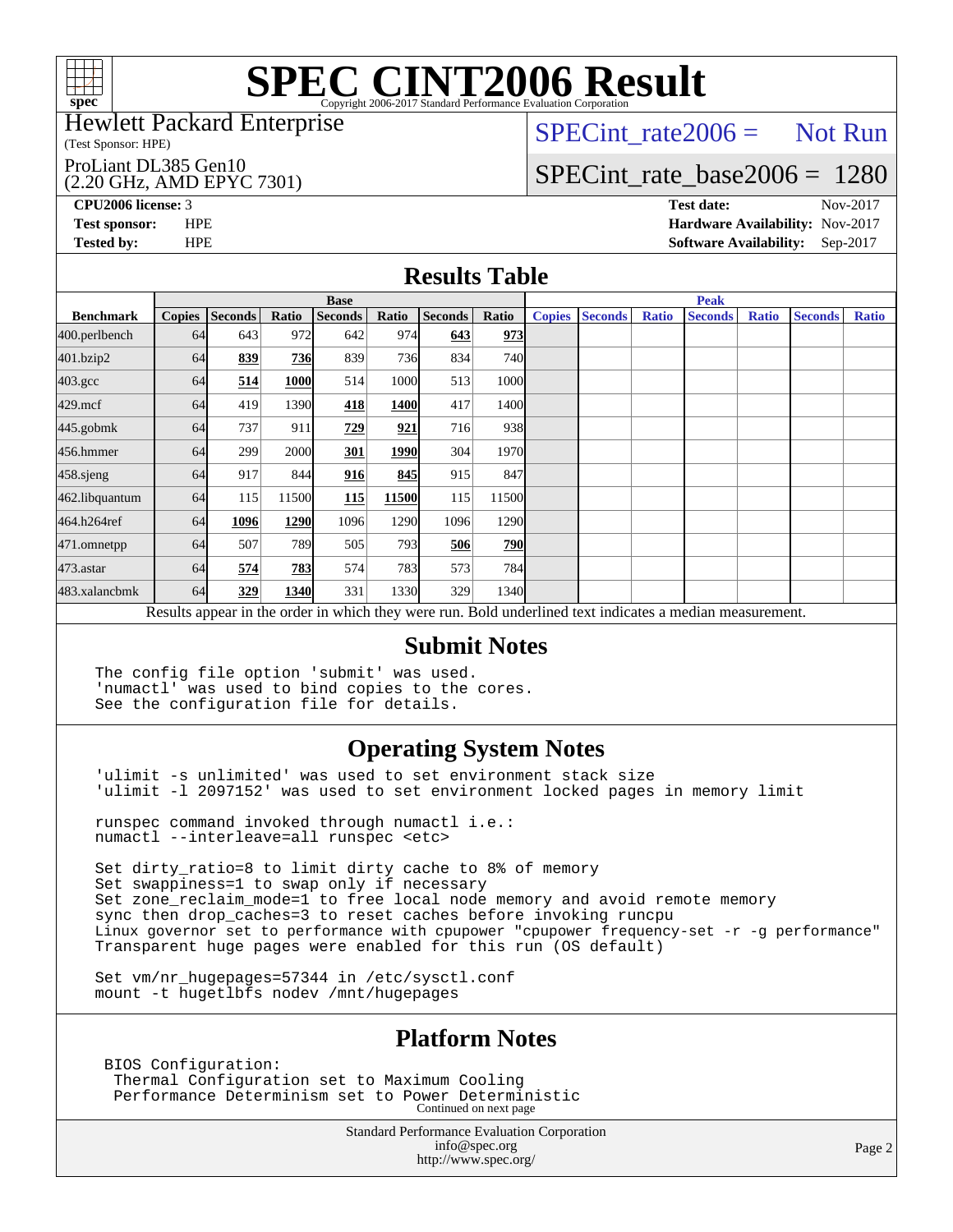

# **[SPEC CINT2006 Result](http://www.spec.org/auto/cpu2006/Docs/result-fields.html#SPECCINT2006Result)**

Hewlett Packard Enterprise

(Test Sponsor: HPE)

 $SPECint rate2006 =$  Not Run

ProLiant DL385 Gen10

(2.20 GHz, AMD EPYC 7301)

[SPECint\\_rate\\_base2006 =](http://www.spec.org/auto/cpu2006/Docs/result-fields.html#SPECintratebase2006) 1280

**[CPU2006 license:](http://www.spec.org/auto/cpu2006/Docs/result-fields.html#CPU2006license)** 3 **[Test date:](http://www.spec.org/auto/cpu2006/Docs/result-fields.html#Testdate)** Nov-2017 **[Test sponsor:](http://www.spec.org/auto/cpu2006/Docs/result-fields.html#Testsponsor)** HPE **[Hardware Availability:](http://www.spec.org/auto/cpu2006/Docs/result-fields.html#HardwareAvailability)** Nov-2017 **[Tested by:](http://www.spec.org/auto/cpu2006/Docs/result-fields.html#Testedby)** HPE **[Software Availability:](http://www.spec.org/auto/cpu2006/Docs/result-fields.html#SoftwareAvailability)** Sep-2017

### **[Platform Notes \(Continued\)](http://www.spec.org/auto/cpu2006/Docs/result-fields.html#PlatformNotes)**

 Memory Patrol Scrubbing set to Disabled Workload Pofile set to General Throughput Compute Minimum Processor Idle Power Core C-State set to C6 State

### **[General Notes](http://www.spec.org/auto/cpu2006/Docs/result-fields.html#GeneralNotes)**

Environment variables set by runspec before the start of the run: HUGETLB\_LIMIT = "896" LD\_LIBRARY\_PATH = "/home/cpu2006/amd1603-rate-libs-revB/32:/home/cpu2006/amd1603-rate-libs-revB/64"

The binaries were built with the x86 Open64 Compiler Suite, which is only available from (and supported by) AMD at <http://developer.amd.com/tools-and-sdks/cpu-development/x86-open64-compiler-suite/>

## **[Base Compiler Invocation](http://www.spec.org/auto/cpu2006/Docs/result-fields.html#BaseCompilerInvocation)**

[C benchmarks](http://www.spec.org/auto/cpu2006/Docs/result-fields.html#Cbenchmarks): [opencc](http://www.spec.org/cpu2006/results/res2017q4/cpu2006-20171128-50839.flags.html#user_CCbase_Fopencc)

[C++ benchmarks:](http://www.spec.org/auto/cpu2006/Docs/result-fields.html#CXXbenchmarks) [openCC](http://www.spec.org/cpu2006/results/res2017q4/cpu2006-20171128-50839.flags.html#user_CXXbase_FopenCC)

## **[Base Portability Flags](http://www.spec.org/auto/cpu2006/Docs/result-fields.html#BasePortabilityFlags)**

 400.perlbench: [-DSPEC\\_CPU\\_LP64](http://www.spec.org/cpu2006/results/res2017q4/cpu2006-20171128-50839.flags.html#b400.perlbench_basePORTABILITY_DSPEC_CPU_LP64) [-DSPEC\\_CPU\\_LINUX\\_X64](http://www.spec.org/cpu2006/results/res2017q4/cpu2006-20171128-50839.flags.html#b400.perlbench_baseCPORTABILITY_DSPEC_CPU_LINUX_X64) 401.bzip2: [-DSPEC\\_CPU\\_LP64](http://www.spec.org/cpu2006/results/res2017q4/cpu2006-20171128-50839.flags.html#suite_basePORTABILITY401_bzip2_DSPEC_CPU_LP64) 403.gcc: [-DSPEC\\_CPU\\_LP64](http://www.spec.org/cpu2006/results/res2017q4/cpu2006-20171128-50839.flags.html#suite_basePORTABILITY403_gcc_DSPEC_CPU_LP64) 429.mcf: [-DSPEC\\_CPU\\_LP64](http://www.spec.org/cpu2006/results/res2017q4/cpu2006-20171128-50839.flags.html#suite_basePORTABILITY429_mcf_DSPEC_CPU_LP64) 445.gobmk: [-DSPEC\\_CPU\\_LP64](http://www.spec.org/cpu2006/results/res2017q4/cpu2006-20171128-50839.flags.html#suite_basePORTABILITY445_gobmk_DSPEC_CPU_LP64) 456.hmmer: [-DSPEC\\_CPU\\_LP64](http://www.spec.org/cpu2006/results/res2017q4/cpu2006-20171128-50839.flags.html#suite_basePORTABILITY456_hmmer_DSPEC_CPU_LP64) 458.sjeng: [-DSPEC\\_CPU\\_LP64](http://www.spec.org/cpu2006/results/res2017q4/cpu2006-20171128-50839.flags.html#suite_basePORTABILITY458_sjeng_DSPEC_CPU_LP64) 462.libquantum: [-DSPEC\\_CPU\\_LP64](http://www.spec.org/cpu2006/results/res2017q4/cpu2006-20171128-50839.flags.html#suite_basePORTABILITY462_libquantum_DSPEC_CPU_LP64) [-DSPEC\\_CPU\\_LINUX](http://www.spec.org/cpu2006/results/res2017q4/cpu2006-20171128-50839.flags.html#b462.libquantum_baseCPORTABILITY_DSPEC_CPU_LINUX) 464.h264ref: [-DSPEC\\_CPU\\_LP64](http://www.spec.org/cpu2006/results/res2017q4/cpu2006-20171128-50839.flags.html#suite_basePORTABILITY464_h264ref_DSPEC_CPU_LP64) 483.xalancbmk: [-DSPEC\\_CPU\\_LINUX](http://www.spec.org/cpu2006/results/res2017q4/cpu2006-20171128-50839.flags.html#b483.xalancbmk_baseCXXPORTABILITY_DSPEC_CPU_LINUX)

## **[Base Optimization Flags](http://www.spec.org/auto/cpu2006/Docs/result-fields.html#BaseOptimizationFlags)**

[C benchmarks](http://www.spec.org/auto/cpu2006/Docs/result-fields.html#Cbenchmarks):

[-Ofast](http://www.spec.org/cpu2006/results/res2017q4/cpu2006-20171128-50839.flags.html#user_CCbase_F-Ofast) [-CG:local\\_sched\\_alg=1](http://www.spec.org/cpu2006/results/res2017q4/cpu2006-20171128-50839.flags.html#user_CCbase_F-CG:local_sched_alg_2175ca61f1a2717f1ec57b14995b9e7a) [-INLINE:aggressive=ON](http://www.spec.org/cpu2006/results/res2017q4/cpu2006-20171128-50839.flags.html#user_CCbase_F-INLINE:aggressive_1968a21fda3b9e485676870015f71302) [-IPA:plimit=8000](http://www.spec.org/cpu2006/results/res2017q4/cpu2006-20171128-50839.flags.html#user_CCbase_F-IPA:plimit_92cba83f3d47f09c7d5368fda93ddbd7) [-IPA:small\\_pu=100](http://www.spec.org/cpu2006/results/res2017q4/cpu2006-20171128-50839.flags.html#user_CCbase_F-IPA:small_pu_900a09767c6929d55c26ea3d32399996) [-HP:bd=2m:heap=2m](http://www.spec.org/cpu2006/results/res2017q4/cpu2006-20171128-50839.flags.html#user_CCbase_F-HUGEPAGE_539c723a9f9bd1bd95cd839aeb740bae) [-mso](http://www.spec.org/cpu2006/results/res2017q4/cpu2006-20171128-50839.flags.html#user_CCbase_F-mso) [-LNO:prefetch=2](http://www.spec.org/cpu2006/results/res2017q4/cpu2006-20171128-50839.flags.html#user_CCbase_F-LNO:prefetch_9aee81855ba0592a3c8a40ba7b041143) [-march=bdver1](http://www.spec.org/cpu2006/results/res2017q4/cpu2006-20171128-50839.flags.html#user_CCbase_F-march_fdb9f2653a6b3eaa60be4cf93a9ba5f3) [-mno-fma4](http://www.spec.org/cpu2006/results/res2017q4/cpu2006-20171128-50839.flags.html#user_CCbase_F-mno-fma4_e29f3a785f8b63ba2d60793d5b1cf4c3) [-mno-xop](http://www.spec.org/cpu2006/results/res2017q4/cpu2006-20171128-50839.flags.html#user_CCbase_F-mno-xop) [-mno-tbm](http://www.spec.org/cpu2006/results/res2017q4/cpu2006-20171128-50839.flags.html#user_CCbase_F-mno-tbm)

[C++ benchmarks:](http://www.spec.org/auto/cpu2006/Docs/result-fields.html#CXXbenchmarks)

[-Ofast](http://www.spec.org/cpu2006/results/res2017q4/cpu2006-20171128-50839.flags.html#user_CXXbase_F-Ofast) [-m32](http://www.spec.org/cpu2006/results/res2017q4/cpu2006-20171128-50839.flags.html#user_CXXbase_F-m32) [-INLINE:aggressive=on](http://www.spec.org/cpu2006/results/res2017q4/cpu2006-20171128-50839.flags.html#user_CXXbase_F-INLINE:aggressive_e14807c0a1e56a6a83cb25ab07c7ae8a) [-CG:cmp\\_peep=on](http://www.spec.org/cpu2006/results/res2017q4/cpu2006-20171128-50839.flags.html#user_CXXbase_F-CG:cmp_peep_ab90c979e95bee1f1f617a32622424ed) [-D\\_\\_OPEN64\\_FAST\\_SET](http://www.spec.org/cpu2006/results/res2017q4/cpu2006-20171128-50839.flags.html#user_CXXbase_F-D__OPEN64_FAST_SET_294c6d8260f208640e5474aae24dc22e) [-march=bdver1](http://www.spec.org/cpu2006/results/res2017q4/cpu2006-20171128-50839.flags.html#user_CXXbase_F-march_fdb9f2653a6b3eaa60be4cf93a9ba5f3) [-mno-fma4](http://www.spec.org/cpu2006/results/res2017q4/cpu2006-20171128-50839.flags.html#user_CXXbase_F-mno-fma4_e29f3a785f8b63ba2d60793d5b1cf4c3) [-mno-xop](http://www.spec.org/cpu2006/results/res2017q4/cpu2006-20171128-50839.flags.html#user_CXXbase_F-mno-xop) [-mno-tbm](http://www.spec.org/cpu2006/results/res2017q4/cpu2006-20171128-50839.flags.html#user_CXXbase_F-mno-tbm) Continued on next page

> Standard Performance Evaluation Corporation [info@spec.org](mailto:info@spec.org) <http://www.spec.org/>